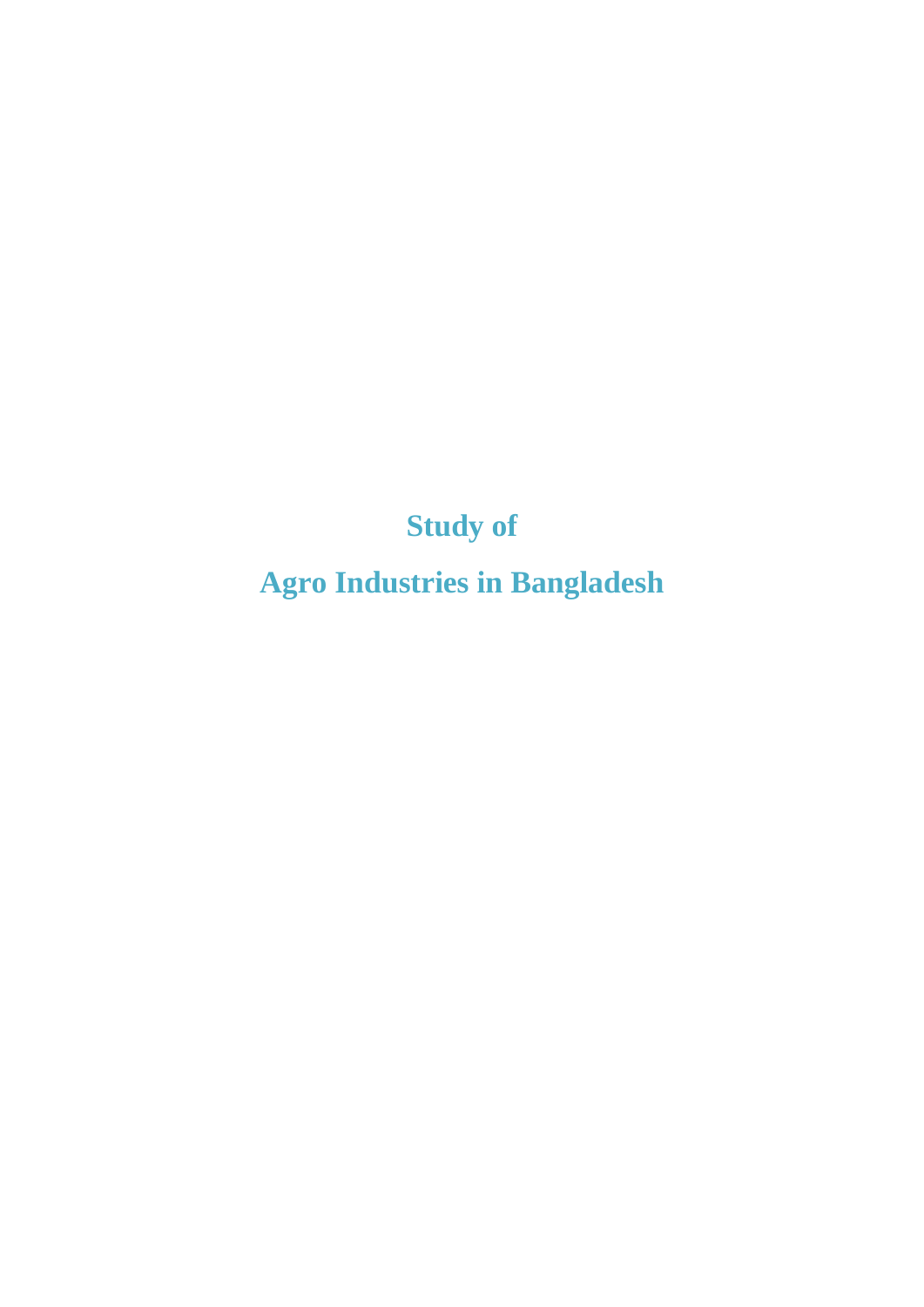**BRAC University**

# **Study of Agro Industries in Bangladesh**

**Submitted to:**

Hasan Maksud Chowdhury

Assistant Professor

BRAC Business School

**Submitted by:**

Mohammad Rezaur Rahman

13264056

**Specialization in Finance**

**Date of Submission:** May 19 2016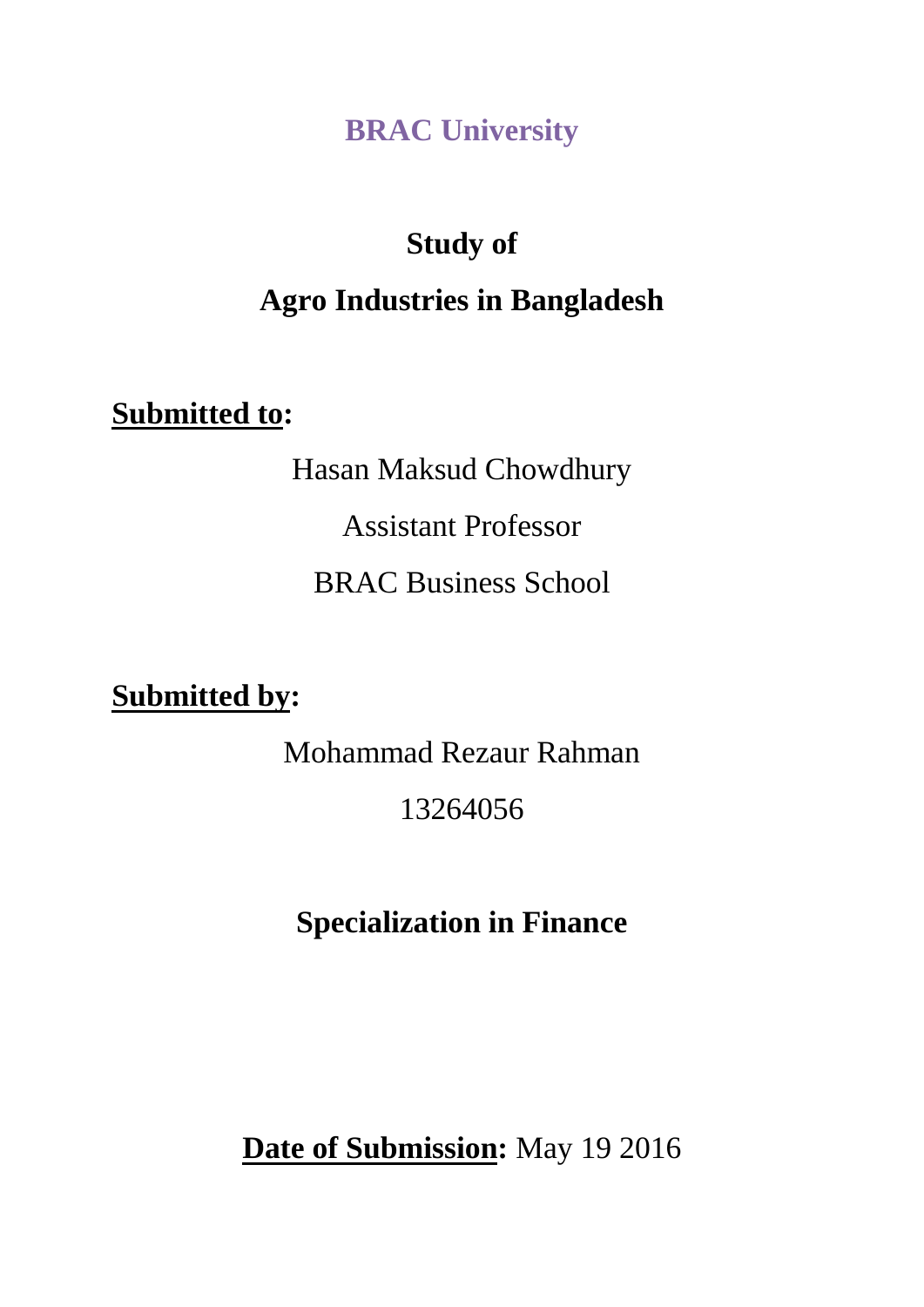

May 19 2016

To

Hasan Maksud Chowdhury

Assistant Professor

Master of Business Administration

BRAC Business School

**Subject:** Submission of the Project Paper

Dear Sir

It is indeed a great pleasure for me to submit my project paper, which is based on, "**Agro Industries in Bangladesh.**"

I have tried my level best to present an effective report which will create various opportunities in the field of finance and analyst to develop effective financial strategy.

I am confident enough that this report will create an opportunity to understand the value of Agro industries in Bangladesh and how this influences to the community of Bangladesh.

With Regards

#### **Md. Rezaur Rahman**

13264056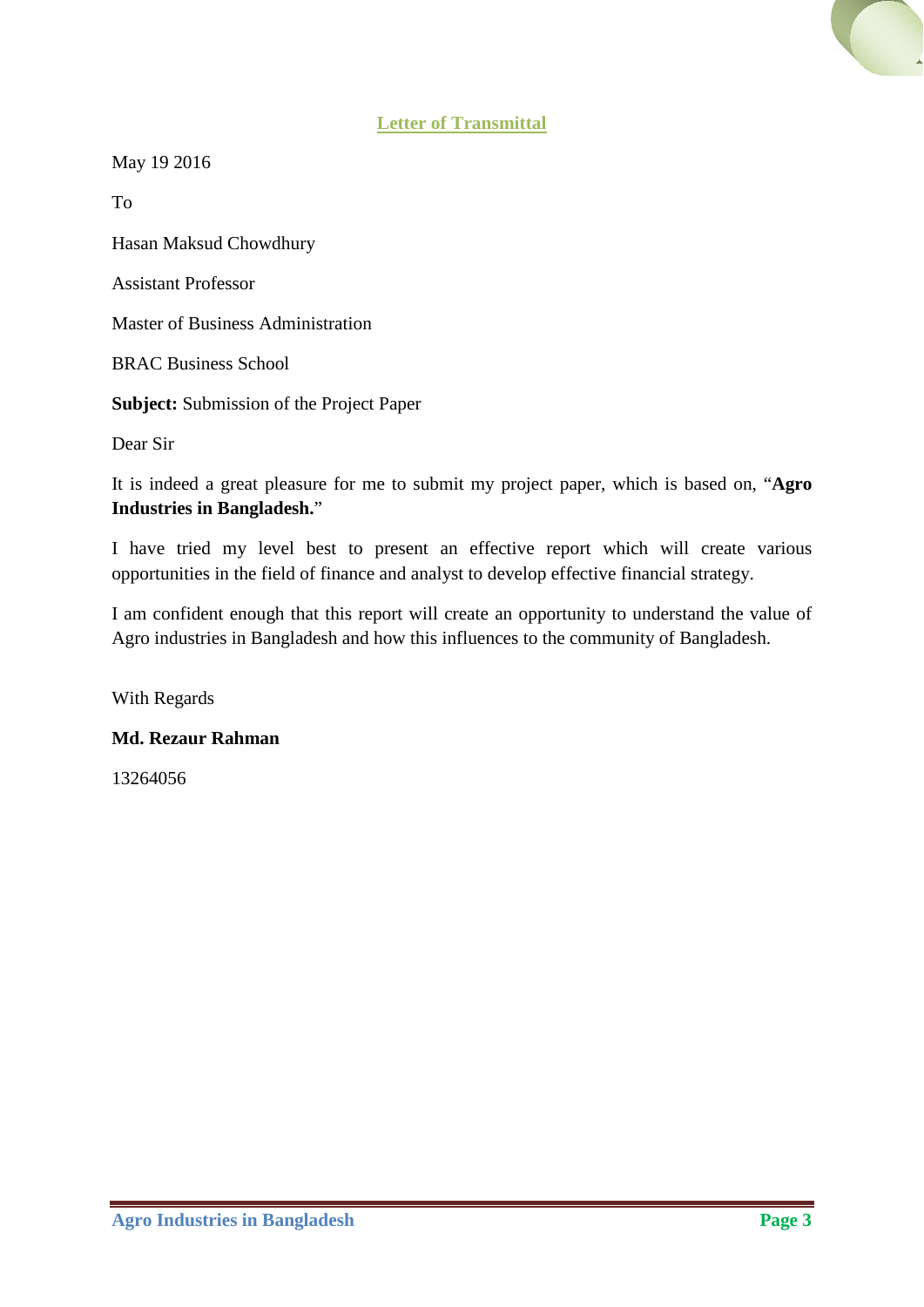# **Certificate**

This is to certify that the project report on "**Agro Industries in Bangladesh**", submitted for the award of getting degree of Master of Business Administration with specialization in Finance to the BRAC University is a record of bona-fide research carried out by Md. Rezaur Rahman under my supervision. No part of the project paper has been submitted for any degree, diploma, title or recognition before.

### **Hasan Maksud Chowdhury**

Assistant Professor

Master of Business Administration

BRAC Business School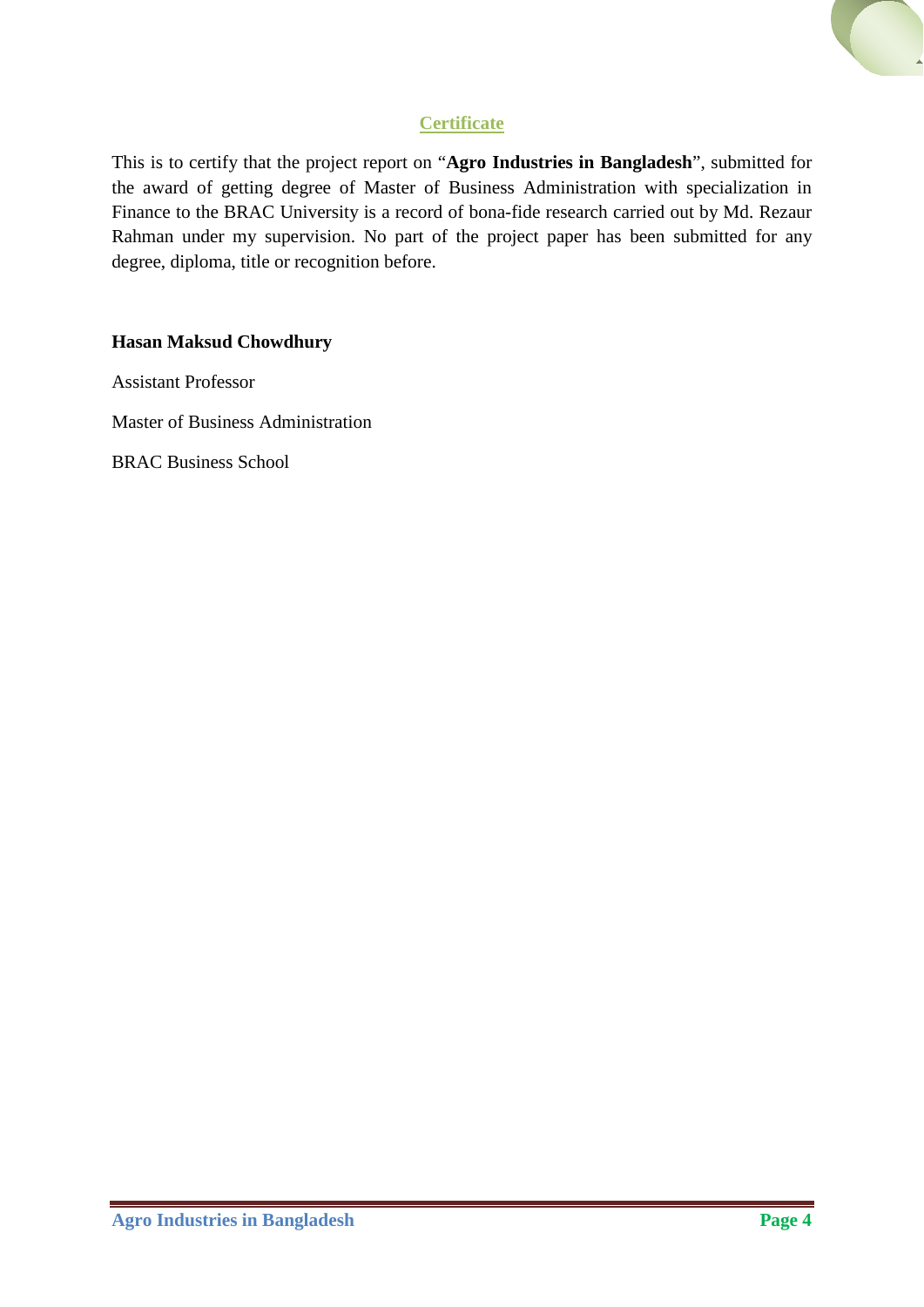# **Declaration**

I, Md. Rezaur Rahman student of Master of Business Administration with specialization in Finance of BRAC University do hereby declare that the project report on "**Agro Industries in Bangladesh**" has not been submitted by me for any degree, diploma, title or recognition before.

# **Md. Rezaur Rahman**

13264056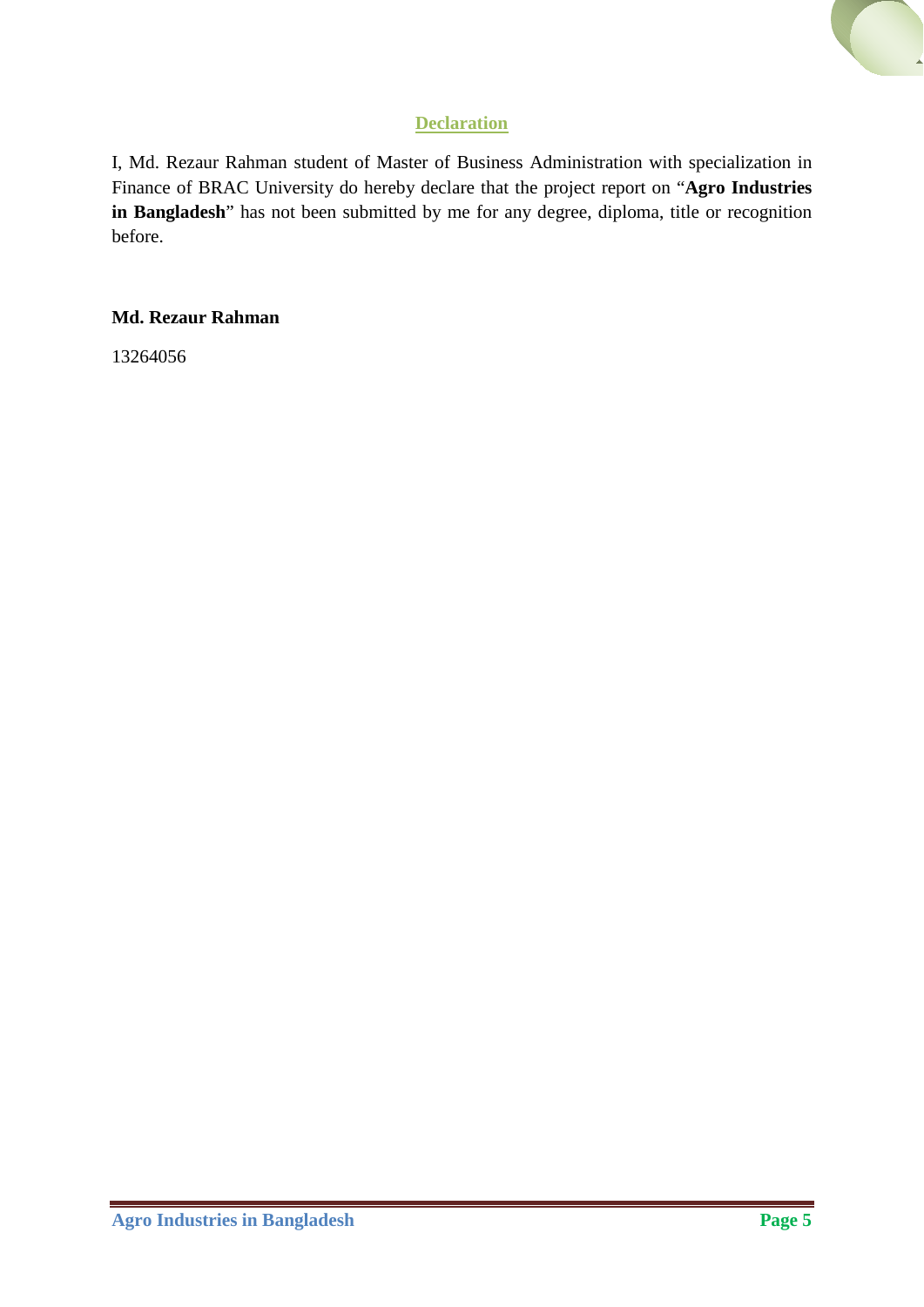

At first I would like to express my gratitude to Almighty Allah who makes me able to prepare this report with good health and sound mind.

Then I would like to express my deepest gratitude and warmest appreciation to my project supervisor **Hasan Maksud Chowdhury**, whose assistance and guidance was outstanding for the successful completion of the report. Without his help, it was impossible for me to complete this report. His excellent method of guiding helped me to understand this critical title easily. I also thanked him for kindly assigning such a nice and significant title which I am always supposed to remember gratefully.

Last but not least, my appreciation and thanks to my friend **Shawkat Ali**. He helped me a lot on the time in making report. I also like to pass my thanks to the colleagues for their nice participation and cooperation.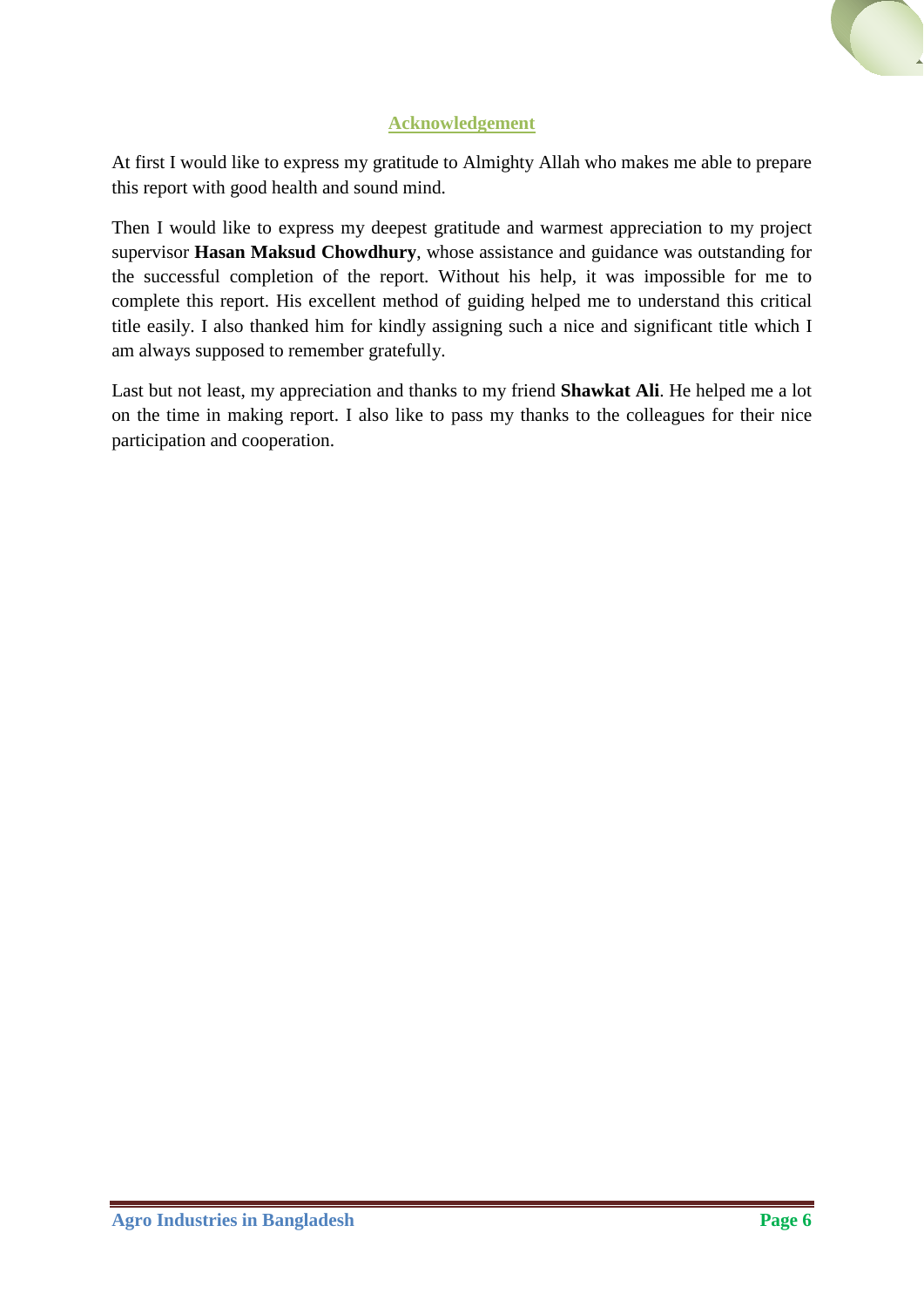# **Executive Summary**

Agriculture plays a key role in Bangladesh by contributing 12 percent to its exports, 21 percent to its GDP and employing more than 60 percent of its labor force. The dominance of agriculture will continue well into the 21st century as the nation fights against poverty and strives to raise standard of living of its people through sustained economic growth.

Bangladesh is the 7th largest country in the world in population where 164.707 million people are virtually elbowing each other in a land that is 147,570 sq km in area with a population density of more than 1100 people per sq km. Overpopulated! Well, there are only a few city-like states – like Singapore – that would top this kind of population density. Excluding those states, Bangladesh would make it to the top of the lists in population density. What makes the situation even more horrifying for Bangladesh is that the country is poised to lose a good part of its territory for rise of sea levels because of global warming, while its very population increases at an unsustainable rate.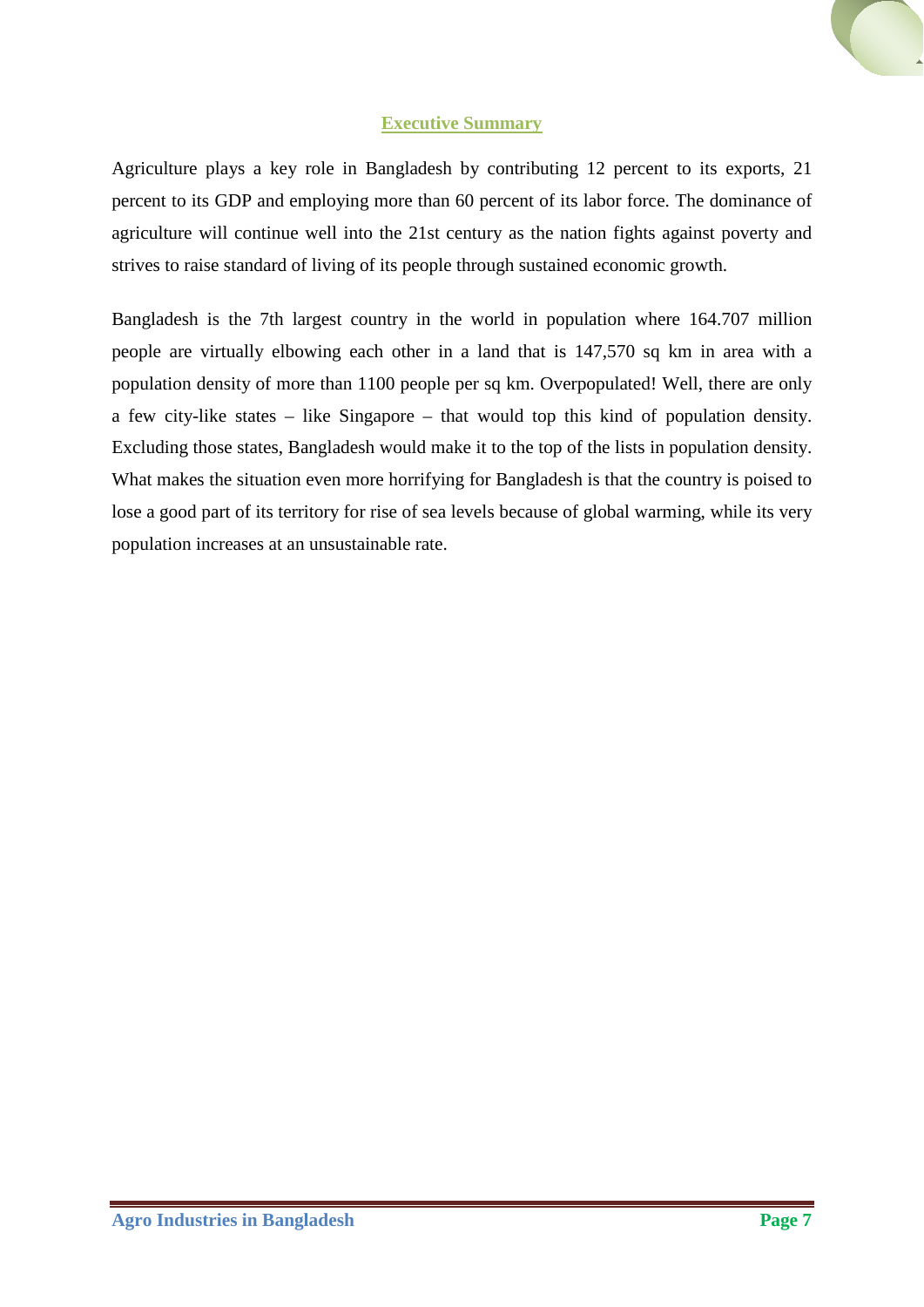

# **Table of Contents**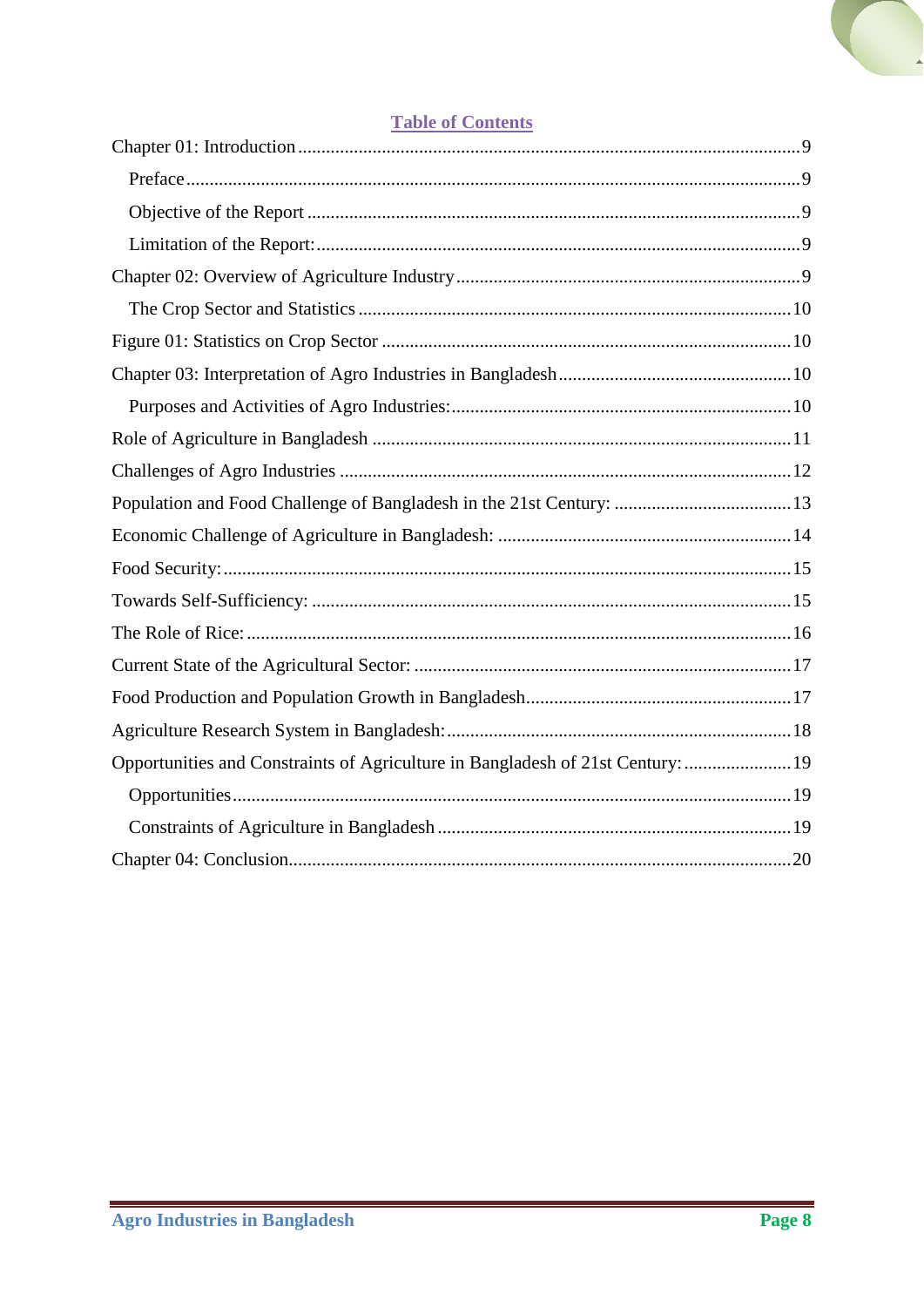# **Chapter 01: Introduction**

#### <span id="page-8-1"></span><span id="page-8-0"></span>**Preface:**

In Bangladesh, a country currently experiencing rapid population growth and serious food shortages, an effort to increase crop yields through the introduction of HYV (high yield varieties) of rice was initiated in 1966. As of 1979, 15% of the rice fields were planted with HYV rice, and the remaining rice fields were planted with lower yield, traditional varieties. An investigation was undertaken to determine if the increase in crop yields expected from the introduction of HYV rice would sufficiently offset expected population increases and create a balance between food supply and demand in the future. Time series analysis were used to project crop yields for the years 1980, 1990, and 2000 for each district of the country, if 15% of the land was planted in HYV rice and if 20% of the land was planted in HYV rice.

The aim of this report is to know overall Agro industries in Bangladesh.

### <span id="page-8-2"></span>**Objective of the Report:**

This report has mainly two objectives:

- $\pm$  To know the scope of Agro industries in Bangladesh
- $\ddot{\bullet}$  To understand the food scarcity in Bangladesh
- $\pm$  To examine factors those can affect agro industries in Bangladesh

#### <span id="page-8-3"></span>**Limitation of the Report:**

- $\pm$  Three months are not enough to conduct the project paper
- <span id="page-8-4"></span> $\uparrow$  A few data are confidential which could not put in this project paper

# **Chapter 02: Overview of Agriculture Industry**

Agriculture is the single most important sector of Bangladesh's economy. 80% of the population is engaged in agriculture (66% of the labor force). Fifty-seven percent of the labor force is engaged in the crop sector which represents about 78% of the value added in the agricultural sector. The share of agriculture in GDP has fallen from around 57% in the 1970s to 35% in recent years but is still the largest economic sector. It is also the source of many of the small industrial sector's raw materials, such as jute, and accounts for 32% of the value of exports. In short, agriculture is the driving force behind economic growth in Bangladesh and, as a result, increasing food and agriculture production have always been major concerns of Bangladeshi policy-makers**.**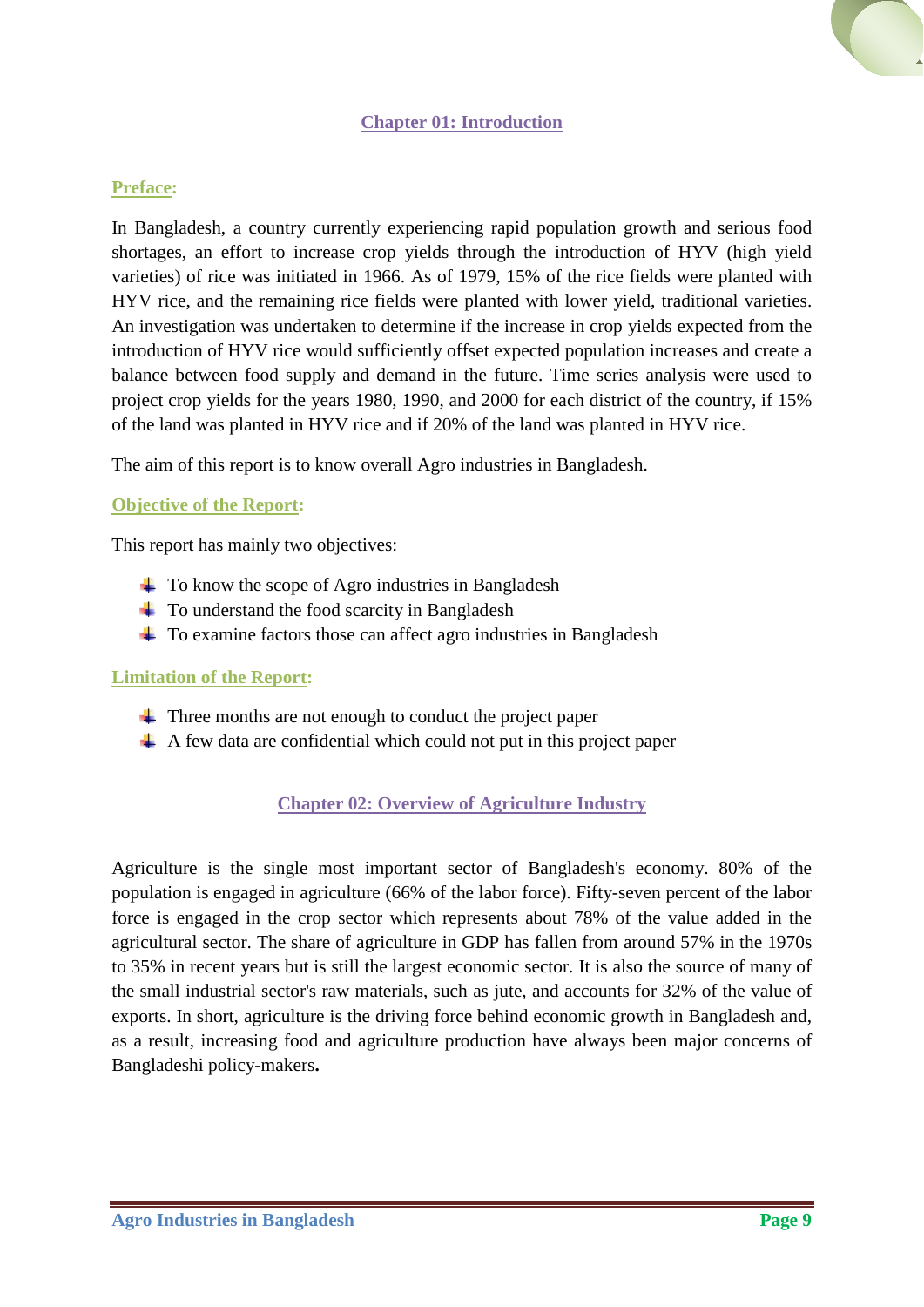# <span id="page-9-0"></span>**The Crop Sector and Statistics:**

Within the crop sector (rice, wheat, pulses and jute), rice dominates, with an average 71% share of the gross output value of all crops. As a result, growth in the agricultural sector essentially mirrors the performance of rice production, although the share of livestock and fisheries has increased steadily in recent years to 22% of the value added in agriculture.



Figure 01: Statistics on Crop Sector

# <span id="page-9-1"></span>**Chapter 03: Interpretation of Agro Industries in Bangladesh**

# <span id="page-9-3"></span><span id="page-9-2"></span>**Purposes and Activities of Agro Industries:**

The Ministry of Agriculture is the highest central body of the government in the agriculture sector coordinating and supervising the activities of all the Agricultural Institutes and Directorates all over the country. The development objectives and functions of the MOA are as follows: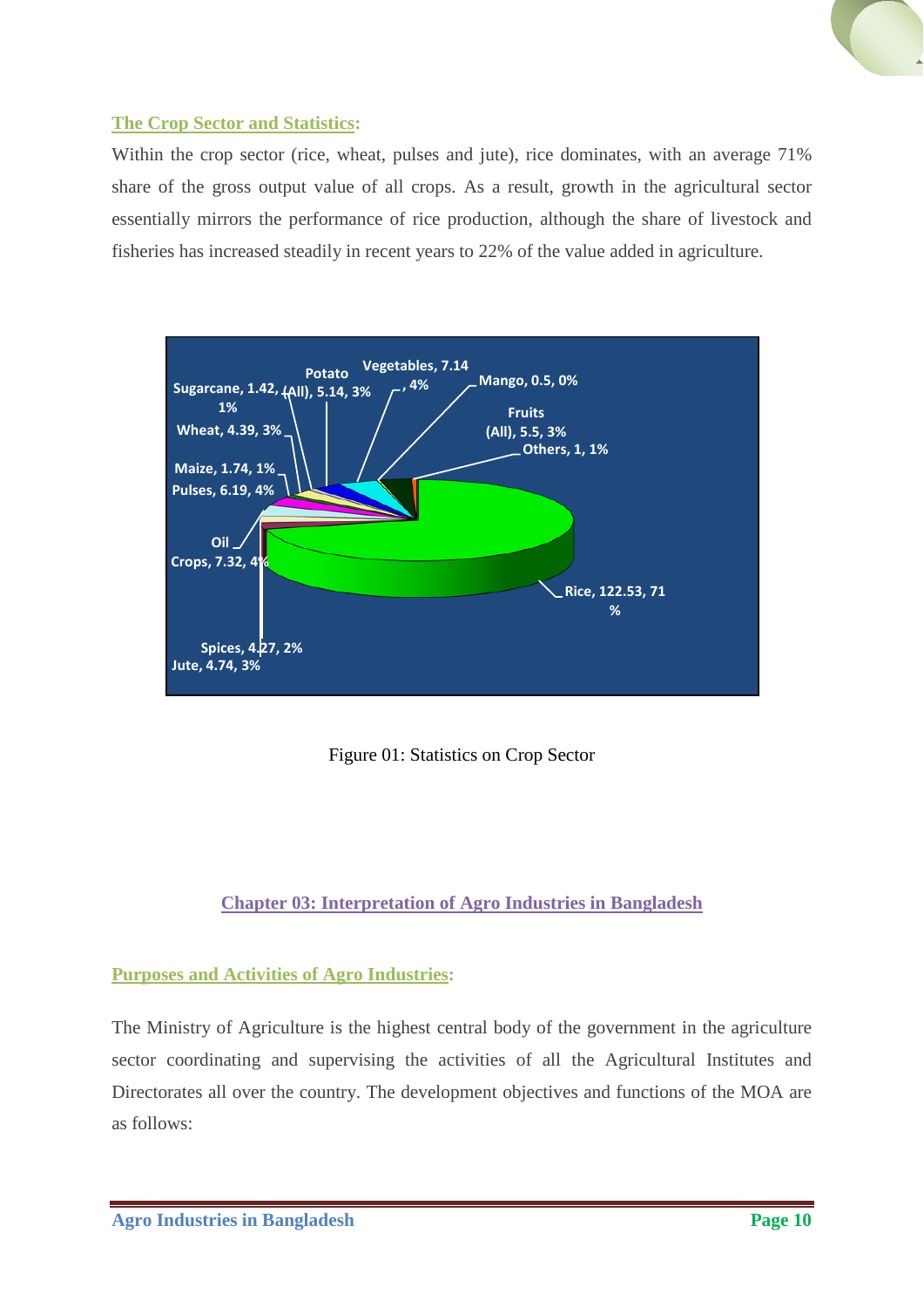

- $\triangleq$  Serves as a national coordinating and supervising apex body for planning, integration and implementation of agriculture policies and related projects
- Establish policies, regulations and projects that will ensure sustainable food production
- Achieve self sufficiency in food grain production through a sustainable growth in rice and wheat production
- $\overline{\phantom{a}}$  Achieve increasing and profitable production of minor crops and thereby maintain a balanced crop production
- $\ddot{\phantom{1}}$  Increase rural employment through the adoption of modern agricultural practices
- Achieve low and stable consumer food prices and improve the nutritional status of the population
- $\triangleq$  Develop food production that is suitable and sustainable
- $\pm$  Establish macroeconomics policies that enable farmers to be responsive to domestic and world market opportunities
- $\pm$  Provide high quality infrastructure and government services that will enable farmers to produce and market products at low cost
- $\triangleq$  Rely on competitive markets to supply agricultural inputs at low cost
- Provide incentives to establish labor intensive production and processing agro-based industries
- $\pm$  The numbers of ongoing projects under the Ministry are at present 92 of which 28 are scheduled to be completed in June 2015

#### <span id="page-10-0"></span>**Role of Agriculture in Bangladesh:**

The economy of Bangladesh is primarily dependent on agriculture. About 84 percent of the total population live in rural areas and are directly or indirectly engaged in a wide range of agricultural activities. The agriculture sector plays a very important role in the economy of the country accounting for 31.6 percent of total GDP in 1997-98 at constant (1984-85) prices. The agriculture sector comprises crops, forests, fisheries and livestock. Of the agricultural GDP, the crop sub-sector contributes 71 per cent, forest 10 per cent, fisheries 10 percent and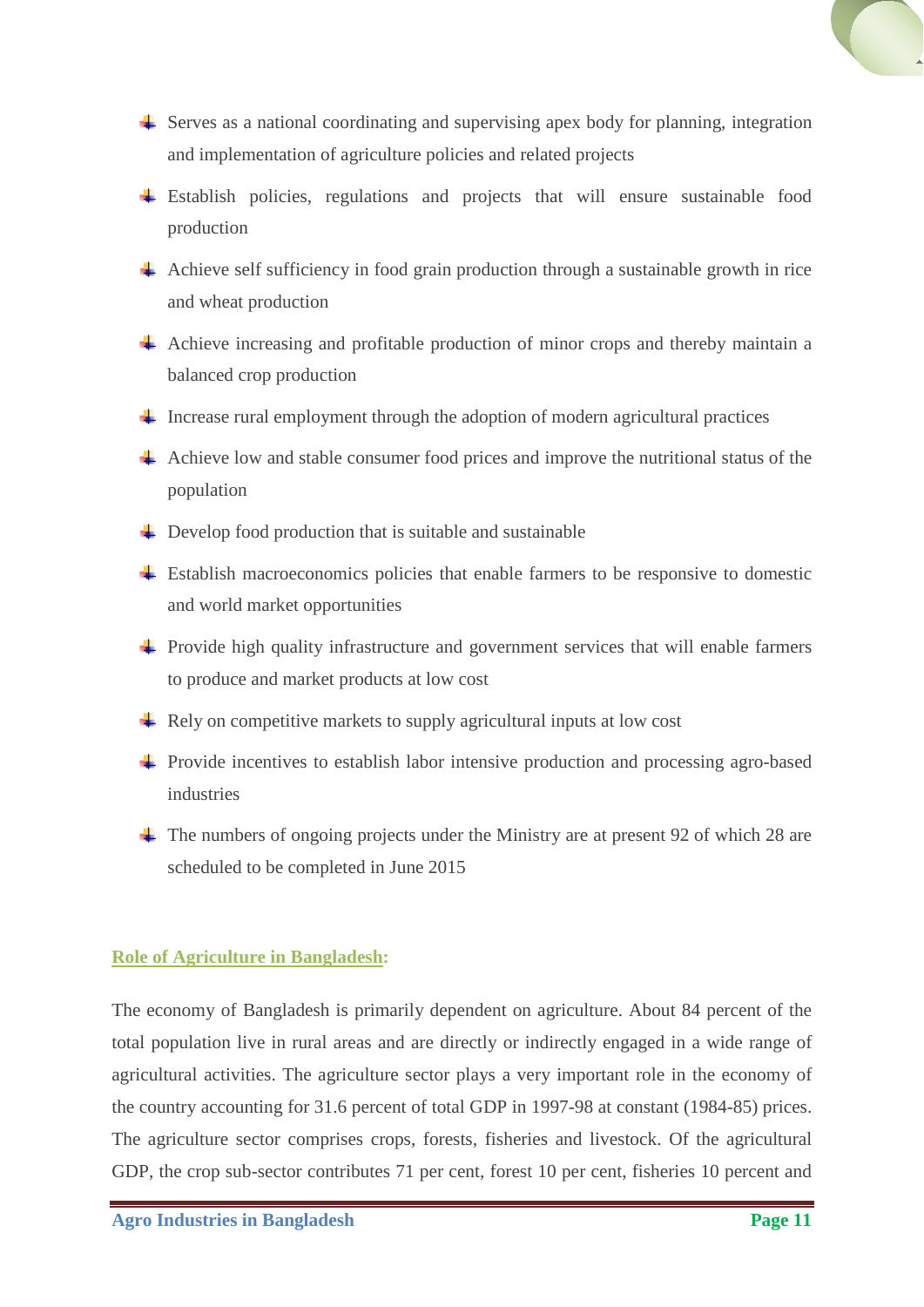livestock 9 per cent. The sector generates 63.2% percent of total national employment, of which crop sectors share is nearly 55 %. Agricultural exports of primary products constituted 10.4% of total exports of the country in 1997-98. In the past decade, the agriculture sector contributed about three percent per annum to the annual economic growth rate.

The agriculture sector is the single largest contributor to income and employment generation and a vital element in the country's challenge to achieve self-sufficiency in food production reduce rural poverty and foster sustainable economic development. The Government has therefore accorded highest priority to this sector to enable the country to meet these challenges and to make this sector commercially profitable.

# <span id="page-11-0"></span>**Challenges of Agro Industries:**

Bangladesh has an agriculture-dependent economy with a growing population and one of the world's lowest land areas per caput. Not surprisingly, the most important issue in Bangladesh agriculture is to enhance and sustain growth in crop production, the most pressing problem is therefore the current state of stagnating yields and declining productivity in a range of food and non-food crops. Projections of food grain supply and demand are consistent in their conclusions that there is a widening food grain supply gap.

With negligible scope for area expansion, as most of the arable lands of Bangladesh are already under cultivation, future growth will have to continue to rely on raising productivity per unit of land. For this reason, continuous efforts are being made towards developing new improved seed varieties. It is also felt that the agricultural sector has by no means exploited its full potential for crop production and that there are various opportunities for substantially increasing cropping intensities. Currently only 40 percent of the potential irrigated area is covered by modern varieties and, most important, there are wide gaps between the potential and the realized yields for all crops in the country.

Narrowing gaps between actual and potential yields, however, is easier said than done, for there are various underlying issues and constraints in terms of productivity that are beyond the bounds of technology and another green revolution. To think that the growth of crop production and the goal of self-sufficiency depend almost entirely on technological progress is not only deceiving but also detrimental to the long-term sustainable development of the country. Aside from the fact that Bangladesh is prone to frequent natural disasters, there are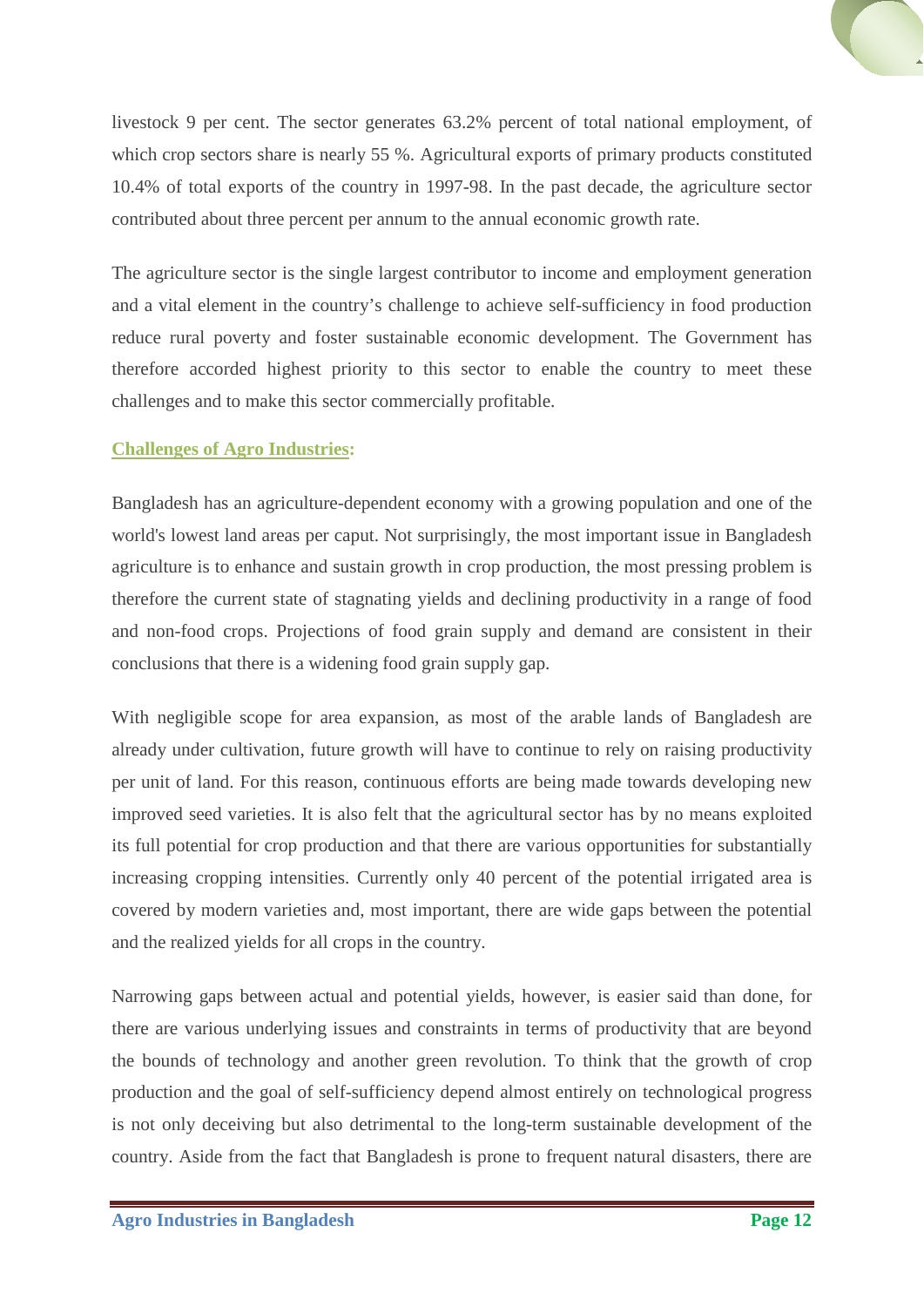

significant factors, both institutional and socio-economic, that play a part in determining the productivity of the agricultural sector and food security situation in the country. These include:

Landownership, Environmental degradation, Crop diversification, Social and physical infrastructure and support services.

# <span id="page-12-0"></span>**Population and Food Challenge of Bangladesh in the 21st Century:**

Rice is the staple food of about 135 million people of Bangladesh. It provides nearly 48% of rural employment, about two-third of total calorie supply and about one-half of the total protein intakes of an average person in the country. Rice sector contributes one-half of the agricultural GDP and one-sixth of the national income in Bangladesh.

Almost all of the 13 million farm families of the country grow rice. Rice is grown on about 10.5 million hectares which has remained almost stable over the past three decades.

About 75% of the total cropped area and over 80% of the total irrigated area is planted to rice. Thus, rice plays a vital role in the livelihood of the people of Bangladesh. Total rice production in Bangladesh was about 10.59 million tons in the year 1971 when the country's population was only about 70.88 millions. However, the country is now producing about 25.0 million tons to feed her 135 million people. This indicates that the growth of rice production was much faster than the growth of population. This increased rice production has been possible largely due to the adoption of modern rice varieties on around 66% of the rice land which contributes to about 73% of the country's total rice production.

However, there is no reason to be complacent. The population of Bangladesh is still growing by two million every year and may increase by another 30 million over the next 20 years. Thus, Bangladesh will require about 27.26 million tons of rice for the year 2020. During this time total rice area will also shrink to 10.28 million hectares. Rice yield therefore, needs to be increased from the present 2.74 to 3.74 t/ha.

To combat the future situation we will need to consider:

- **↓** Replacement of local varieties by modern varieties in T. aman season where possible.
- **↓** Limited increase in modern variety boro area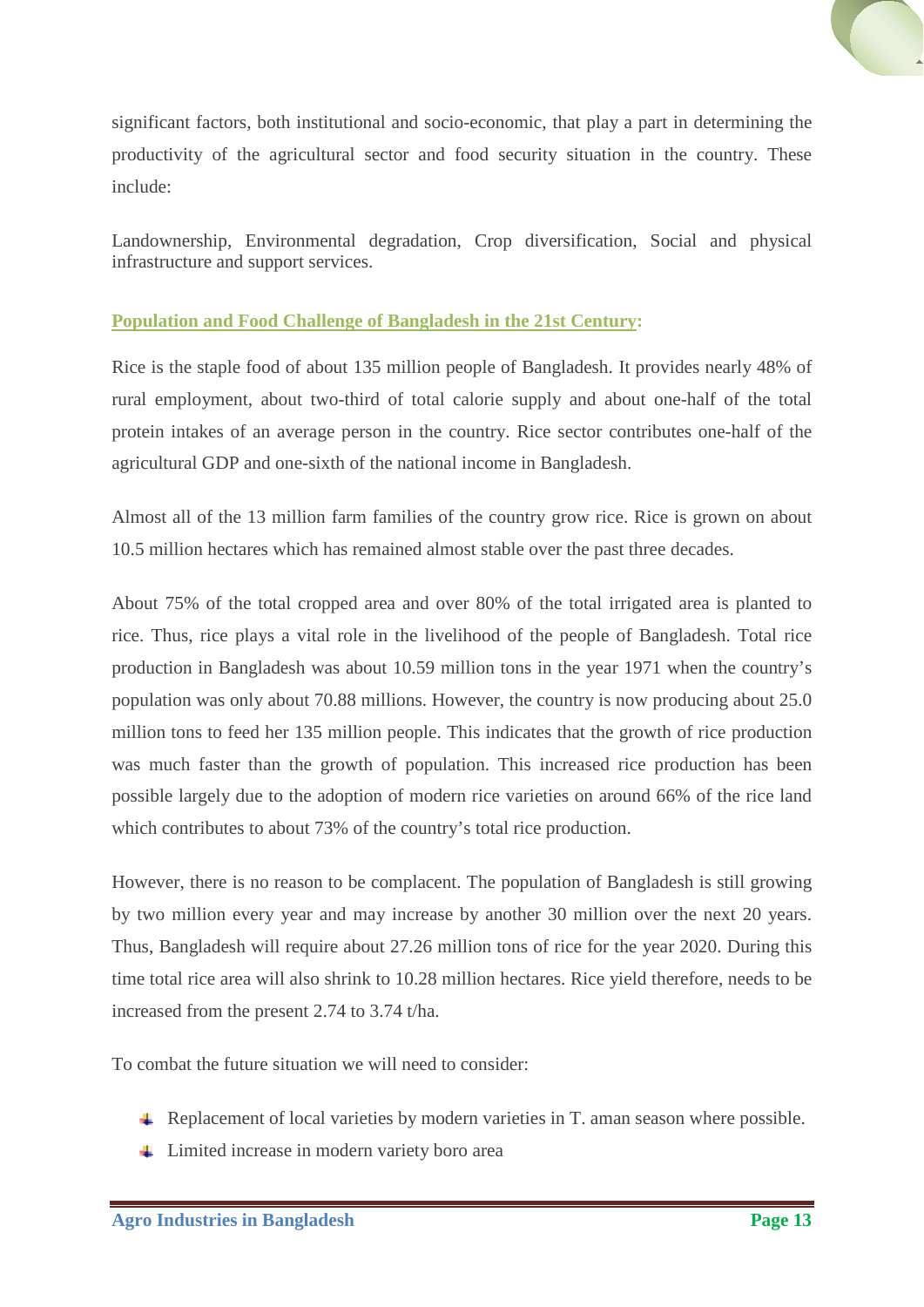

- $\ddot{\phantom{1}}$  Increment of irrigation areas in both boro and T. aman season
- Application of superior resource management technologies
- $\leftarrow$  The use of quality seeds
- Mechanization of rice cultivation particularly minimization of post harvest losses

### <span id="page-13-0"></span>**Economic Challenge of Agriculture in Bangladesh:**

Agriculture in Bangladesh was once mainly subsistence based. This is no longer true. Recent estimates suggest that a proportion of farm produce is marketed. While post-harvest distress sales still exist, recent farm level studies indicate that such incidents are only marginal in explaining the extent to which is currently practiced.





Table 1: Proportions of Agricultural Output Marketed by Farm Households, (Household Expenditure Survey)

| Crop                       | Percentage Marketed | Crop             | Percentage Marketed |
|----------------------------|---------------------|------------------|---------------------|
| Paddy                      | 38.7                | Wheat            | 51.3                |
| <b>Jute</b>                | 84.1                | Mustard          | 62.9                |
| <b>Sesame</b>              | 76.3                | Pulses           | 50.3                |
| <b>Potato</b>              | 60.4                | Minor cereals    | 76.8                |
| <b>Egg Plant (Brinjal)</b> | 64.3                | Arum             | 61.6                |
| <b>Pumpkin</b>             | 35.2                | Other vegetables | 41.5                |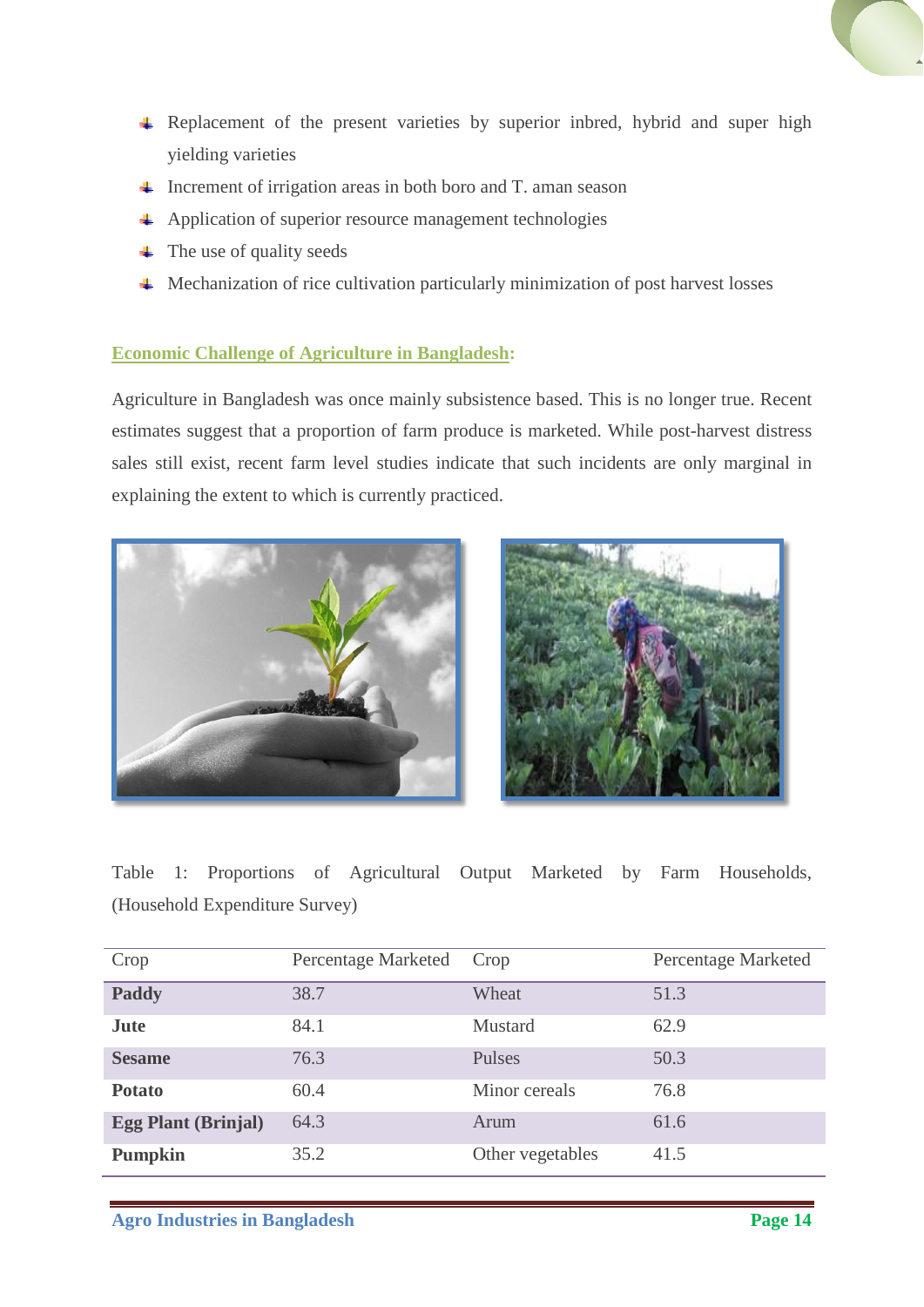There are many types of farm produce, and most require a minimum of sorting or processing prior to home consumption or marketing. However, the degree of processing involved varies across commodity groups and by the target markets.

Most of the local production of vegetables and fruits is directed to the domestic market. Only in the 1980s the prospects of developing export markets emerged. Most of the country's exports are to the United Kingdom and United Arab Emirates and targeted to Bangladeshis residing in these countries. Domestically, the urban markets are the main consumers.

Production especially that of fruits was also adversely affected by the floods. Improved financial services are necessary to facilitate increased export of agricultural produce from Bangladesh.

In cases of both domestic and export marketing, produce is generally packed at the farm level in bamboo baskets of 10-30 kg each or in jute bags of 30-50 kg. Lack of modern marketing infrastructure, 20-40 percent of harvested produce often does not reach the consumers. Water transport is primary means of carrying the produce to urban markets. However, with development of road transportation system, more and more of the produce are being transported by trucks and vans.

In case of exports, produce is delivered to the exporters' "warehouse" or "packing house", which in many cases is a small room in a housing unit. Under the supervision of exporter's agents, the produces are sorted, graded and packed. These fresh vegetables and fruits are exported by air cargo.

# <span id="page-14-1"></span><span id="page-14-0"></span>**Food Security:**

# **Towards Self-Sufficiency:**

Bangladesh became a perennially food-deficit country in the late 1950s when population pressures began to take their toll. Threats of mass starvation have been felt several times since independence owing to droughts and flooding, but a famine of significant proportion only struck the country in 1974 when world food production fell to an all-time low and world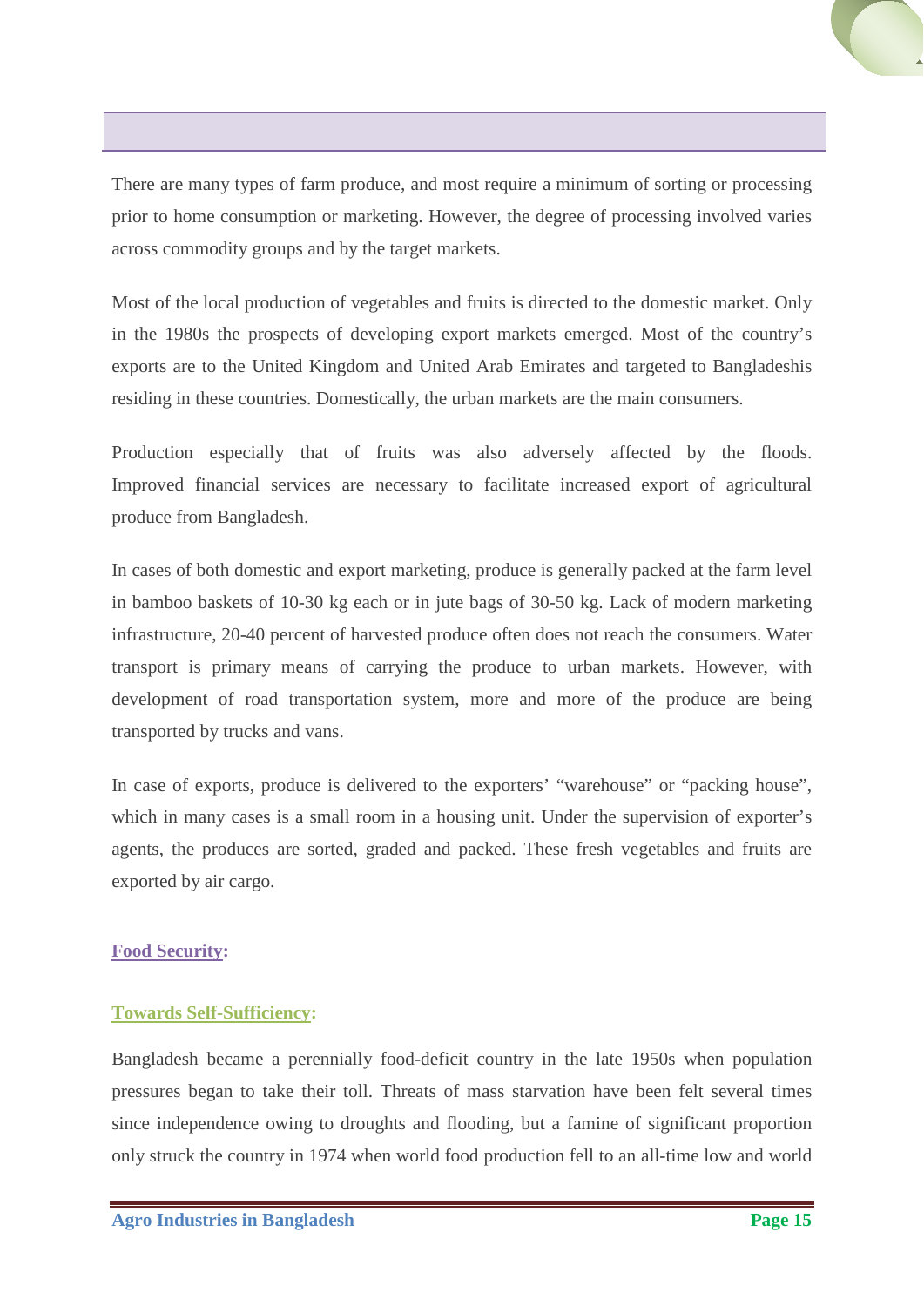food prices rose sharply. At that time, there was insufficient food aid and the country did not have enough foreign exchange resources to buy all the grain it needed in the world market. With subsequent increase in food aid allotments from donors and the government's import programs and increased capacity to finance food imports, the days of severe famine were put to an end. However the majority of the rural populations are still afflicted by malnutrition and semi-starvation. In fact, a downward trend in the daily per caput intake of cereals, pulses, vegetables, fruits and meat can be seen over the last few decades in rural areas as well as at a national level.

# <span id="page-15-0"></span>**The Role of Rice:**

With the availability of high-yielding varieties (HYVs), rice has contributed significantly to the progress towards self-sufficiency. Despite the significant inroads wheat has made in the Bangladeshi diet, rice has been and continues to be the favored food grain in the country and constitutes 95% of the cereals consumed. Rice cultivation is the major source of livelihood for the large majority of farmers of Bangladesh and it accounts for more than 74 percent of cultivated area, 83 percent of all irrigated area and 88 percent of the total fertilizer consumption in the country. In a social, political and economic context, rice is a significant crop in Bangladesh; it dominates all other economic activities and consumes a considerable amount of foreign exchange.

# **Food Grain Production:**

Although Bangladesh continues to be a net importer of food, importing on average 1.5 million tons of rice annually, it has achieved substantial gains in food grain production during the last two decades. From 1969/70 to 1992/93, the cropping intensity increased significantly with food grain production almost doubling. In the crop years from 1989/90 to 1992/93, Bangladesh produced bumper harvests of food grains, with a record production in 1992/93 of 19.5 million tons (much higher than the average of 16.4 million tons during 1985-89).

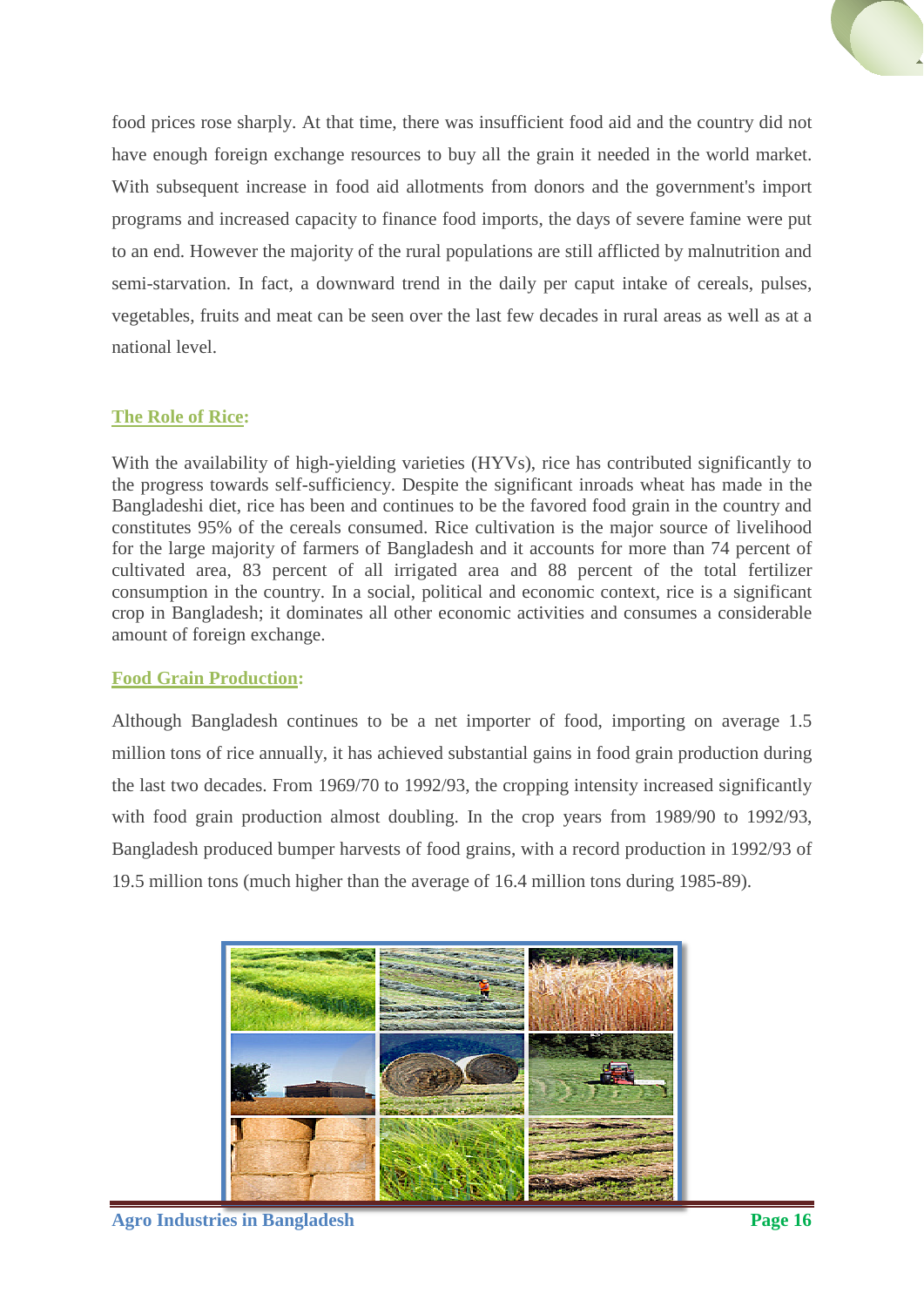

# <span id="page-16-0"></span>**Current State of the Agricultural Sector:**

The recent trend in food grain production has not been positive. The agricultural sector is now confronted with low and stagnating yields of most crops, including rice, and the food gap between domestic production and demand has actually widened. In spite of the fact that rice production has increased at a higher rate than the rate of population growth during the last decade, and despite the fact that there are both public and private imports each year, the daily per caput food availability of food grains in Bangladesh has not reached the standard food grain requirement or target consumption level of 454 g since 1991/92. Given that food availability is not equally distributed, it is clear that the situation is worse for the poor than these figures would lead one to believe.

# <span id="page-16-1"></span>**Food Production and Population Growth in Bangladesh:**

Population projections were used to calculate per capita food requirements for each district for the years 1985, 1995, and 2020. Projected crop yields and per capita food requirements were then plotted on maps to determine the relationship between food supply and demand in each district. Even under the most favorable projection, in which 20% of the rice fields were planted in HYV rice, food deficient areas were more extensive than at the present time. These findings suggested that even a massive agricultural effort cannot solve the food problems of Bangladesh; however, if agricultural progress is combined with a rapid reduction in the population growth rate, the country can solve its food problem and also develop a viable economy.

| Year            | Population (million) |
|-----------------|----------------------|
| 1985            | 88.855               |
| 1990            | 100.532              |
| 1995            | 113.049              |
| 2000            | 126.297              |
| 2005            | 140.767              |
| 2010            | 153.122              |
| 2015            | 164.707              |
| Projected, 2020 | 190.000              |

In overpopulated Bangladesh, people virtually elbow each other in a land spanning 147,570 square kilometers with a population density of more than 1,100 people per square kilometer. While landmass is being lost to rising sea levels due to rains and floods, blamed on global warming, the population continues to increase at an unsustainable rate. The current growth rate varies from 1.5 percent to 2 percent a year according to different assessments.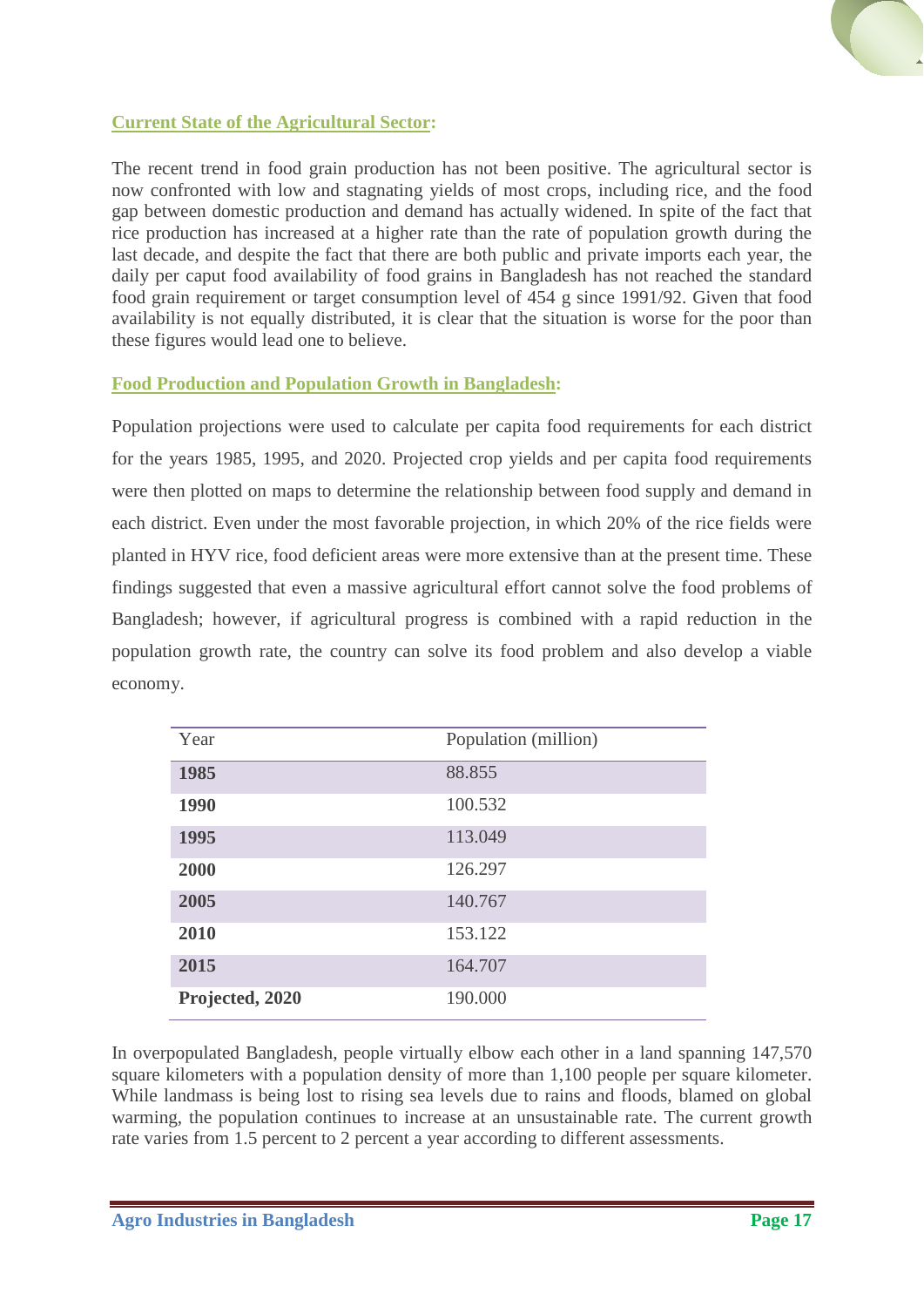

# <span id="page-17-0"></span>**Agriculture Research System in Bangladesh:**

The National Agricultural Research System (NARS) of Bangladesh consists of ten research institutes under the umbrella of Bangladesh Agricultural Research Council (BARC). Out of ten research institutes six belongs to Ministry of Agriculture (MOA), two to Ministry of Fisheries and Livestock (MOFL) one to Ministry of Commerce, and one to the Forest and Environment Ministry. In addition the NARS also comprises universities that have casual working relationship with BARC and other related organizations.

The ten research Institutes under the NARs are:

- Bangladesh Rice Research Institute (BRRI)
- Bangladesh Agricultural Research Institute (BARI)
- **Bangladesh Jute Research Institute (BJRI)**
- $\triangle$  Bangladesh Institute of Nuclear Agriculture (BINA)
- $\triangleq$  Bangladesh Livestock Research Institute (BLRI)
- Bangladesh Fisheries Research Institute (BFRI)
- Bangladesh Sugarcane Research Institute (BSRI)
- **Bangladesh Tea Research Institute (BTRI)**
- Bangladesh Forest Research Institute (BFRI)
- **↓** Soil Resources Development Institute (SRDI)

The Bangladesh Agricultural Research Council (BARC) is the apex body of the NARS. The Council serves as the national coordinating organization for planning, integration, and implementation of research on crops, livestock, soil, water, crop protection, agricultural engineering, forestry, fisheries, economics and social science. BARC also identifies problem areas in agriculture and prepares national plans for agricultural research within the framework of national policies and development goals. The Council collaborates with international and national research center to ensure a rapid introduction, evaluation and use of improved agricultural technologies. BARC is responsible for planning, developing and upgrading of manpower base of the NARS.

The component research institutes have their own ordinances and separate mandates. They are governed by their separate management boards. The role of the institutes is defined by their respective ordinances. They are responsible for the task of generating research programs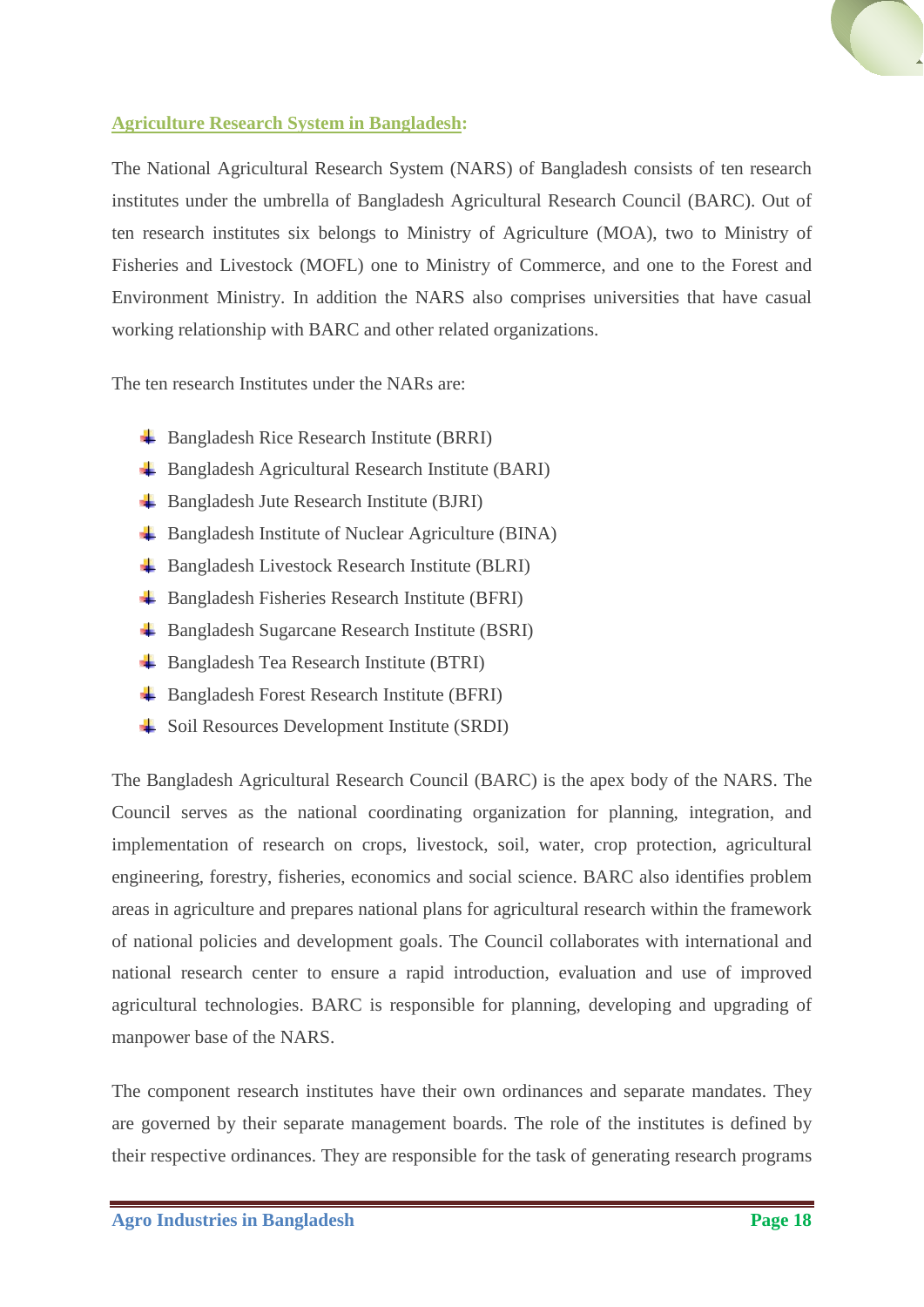

in their respective fields of activity. All the research institutes have their own network of regional stations, centers and sub-stations throughout the country. These stations undertake research on regional and local basis to cover the 30 agro-ecological zones of the country.

# <span id="page-18-0"></span>**Opportunities and Constraints of Agriculture in Bangladesh of 21st Century:**

# <span id="page-18-1"></span>**Opportunities:**

- Agricultural sector is the single largest contributor to GDP
- $\perp$  Crop production system is highly labor intensive and there is an abundance of labor in the country
- Agriculture is the largest source of employment for skilled and unskilled labor
- Favorable natural environment generally exists throughout the year for crop production
- $\ddot{\bullet}$  Wide range of bio-diversity exists for different crops
- Different crops and agricultural commodities are the main sources of nutrition including protein, minerals and vitamins
- Agricultural commodities have comparatively higher value addition than nonagricultural commodities

# <span id="page-18-2"></span>**Constraints of Agriculture in Bangladesh:**

- $\overline{+}$  Agriculture is dependent on the vagaries of nature and is risky
- $\overline{\phantom{a}}$  Availability of cultivable land is decreasing
- Widespread poverty among the population engaged in agriculture
- Lack of required capital for agricultural activities
- $\ddot{\bullet}$  Inadequacy of appropriate technology considering farmers soci-economic conditions
- Uncertainty of fair price of agricultural commodities due to underdeveloped marketing system
- Agricultural commodities are rapidly perishable and post harvest losses are too high
- Limited knowledge of common people about the nutritional value of agricultural commodities including vegetables and fruits